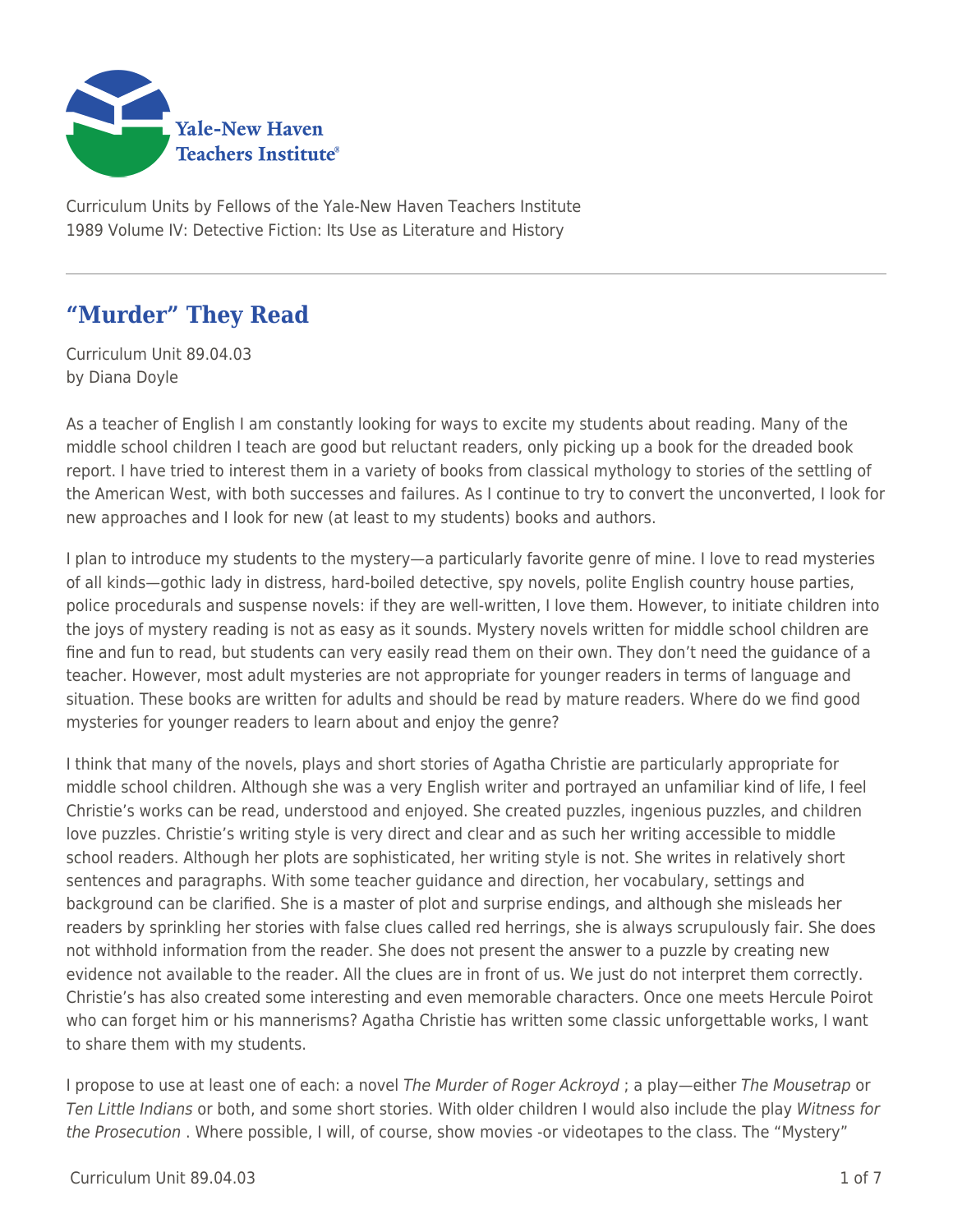series on PBS has shown some wonderful versions of the Jane Marple series. If the students read a few Jane Marple short stories, they will at least be familiar with the character. There are at least three versions of Ten Little Indians on film, although I think the earliest black and white one follows the play the most closely.

I plan to start with the play The Mousetrap. Usually plays are easier for students to read and to understand. Plays are active. Plays must be read aloud. Everyone wants a part, everyone wants to act out a scene and every gets involved.

What makes The Mousetrap so wonderful is that the students really do get involved immediately. From the first murder in London to a snowbound Monkswell Manor, the student are interested. They discuss the characters as through they knew them, and when the first murder is committed, have decided on and now argue about the identity of the killer. They look for suspicious lines from each character as proof of their conclusions.

Some of the actions, vocabulary and dialogue of the characters can be very strange to the students, especially the parts of Christopher Wren, Miss Casewell and Mr Paravicini. The students are unfamiliar with World War II and the London Blitz and the practice of sending children from London to be safe from air attacks. Some background will have to be explained to them, so they will understand what happened to the Corrigan children and who was responsible. However basically the story line is simple. Innocent people are trapped in a house with a killer. The telephone lines are down, a storm rages outside and a mad killer stalks the helpless victims.

The use of nursery rhymes is a favorite ploy of Christie's and the students will meet it again. They do find it eerie however and very significant. They just know there will be another victim. Of course, with The Mousetrap the fun is figuring out the next victim as well as the killer. Everyone is connected somehow—or so it seems. Everyone is hiding something—is the secret connected with the crime or is it unrelated? Everyone was in London at the time of the first murder, even the young host and hostess of Monkswell Manor, so no one has an alibi. Even Molly and Giles have kept secrets from each other. Everyone is suspicious of everyone else. And everyone hears the tune of "Three Blind Mice".

For the first reading of Agatha Christie, I don't want to do too much analyzing of the play or the story or the characters. I want the students to sit back and let suspense and the surprise take over. Except for the necessary background information, I will let the student read and guess and gasp with surprise. Students are always surprised at the ending of the play. They have really taken Trotter for granted. He is a part of the background noise, not a real character like Giles or Miss Casewell. How can he be the killer? Has the author been fair? Then they look back and check everything Trotter said. They were taken in as they were meant to be, but everything was fair.

Now the students will be on their guard. Now they will be ready to read very carefully and to pay attention to every clue. With the next play Ten Little Indians, they are very suspicious of everyone. They read very carefully and are immediately interested as another nursery rhyme is used as a framework. How does it go? What's the whole poem? They are disappointed that only a few lines are given in the beginning of the play.

Each character is checked off and noted. One is immediately suspicious of Lombard because he appears to heroic and dashing. Vera Claythorne, as the secretary is also obviously not at all trustworthy. She is too attractive, especially to Lombard. They are the first characters to appear because of Lombard's tactics; he wanted to be alone with her. Therefore they are both under intense scrutiny. Then the rest of the characters arrive; Armstrong the doctor, Wargrave the Judge, Emily the righteous (the students take a strong dislike to her), Marston the young playboy, Mackenzie the soldier, Blore the policeman and Mr. and Mrs. Rogers, the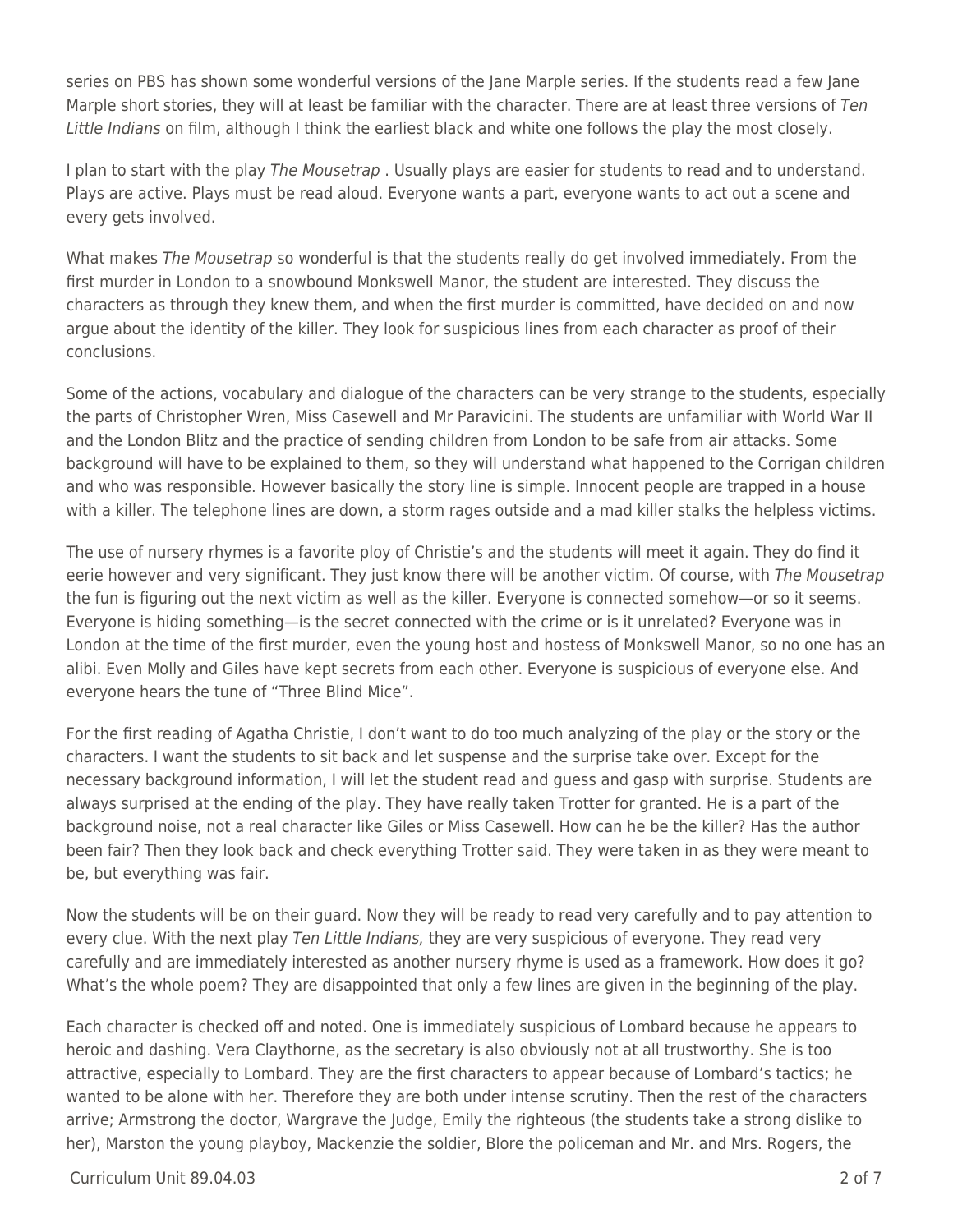staff—butler and cook.

The play is fast-moving; the characters are introduced and they converse over cocktails, obviously expecting a pleasant weekend. Suddenly a recording blares out, indicating all of them for certain crimes, each one causing the death of a fellow human being. After the shock, comes outrage. Who has done this? Why have they been gathered here on this remote isolated island? Then comes even more of a shock. The host is unknown—literally U.N. Owen—to all of them. Or is he? Ultimately it appears, one of them is the grim M. Owen. As the deaths begin, the students grow more and more puzzled. Like the characters in the play, they grow suspicious of first one, then another. Is it Vera, is it Lombard or is it Blore? They, the characters and the students, all think Armstrong is hidden, pretending to be drowned. But when his body appears, the suspects are few.

At this point, I have stopped reading the play. As we discuss the final outcome, I may show the old original black and white movie—at least to this point. We can discuss the differences and similarities. Why do you think Marston was changed from an Englishman to a European nobleman? Why were the soldier's and Judge's names changed? Do you think the ending will be different? What will happen next?

Before I show them the end of the film, the students will go back to the play and read the ending. They are always surprised at the ending. The sleight-of-hand always work. The judge was said to be dead, therefore he was dead. He had to be dead, therefore he was innocent and out of the play. How can he come back to it now? How can she fool us like that? Of course they really like the happy ending. It finishes the play in an orderly note and keeps a kind of sanity in the world. I'm not sure they would like the ending of the novel And Then There Were None because at the end everyone is dead. The end of the novel is quite disquieting and disturbing and ultimately too artificial. Since the play is theatrical, it works better with a happy ending of sorts.

Students, at this point, would be ready for a novel, the great classic, The Murder of Roger Ackroyd. This novel, which is regarded as one of Agatha Christie's best, the epitome of the surprise ending. It is a novel with a strong plot, lots of characters with strong motives, clues and red herrings galore and a real surprise, a shock ending. In fact, the ending is so important, that it is crucial to devise a way to keep the students from "peeking" at the end. If the students know the killer halfway through the book, there is no point in reading it. Without mutilating and ripping the books, I can only suggest oral and silent reading in class and not allowing the books to go home. The other alternative is to remove the last ten pages of the book and not to distribute them until every one is ready for the solution. With paperbacks this can be done.

In this novel, we can look at some of the author's strategies for deception. We have already seen some at work in her plays, but never so much in evidence here. The trick here, of course, comes from point of view. We exclude one character from our suspicions because we see the action through his own eyes—just as we exclude the character Trotter in The Mousetrap because he is a policeman and we exclude Judge Wargave in Ten Little Indians because he is dead. We exclude Dr. Sheppard because he is a Watson to Poirot, he is a deputy, he is "in" on everything, he is above suspicion, he is telling the story.

The story itself is very simple. A country squire in a very small English village is murdered. The body is found in the library of his house, a butler and a housekeeper both act suspiciously and there are several others, friends and relatives with motives for murder. Village life with its gossip, idle and malicious, plays a role. We see the creation of a puzzle from a master hand.

The students are also introduced to Agatha Christie's renown creation, one of the dective fiction's most famous detectives, Hercule Poitrot. We see all the eccentricities that have made this Belgian so appealing and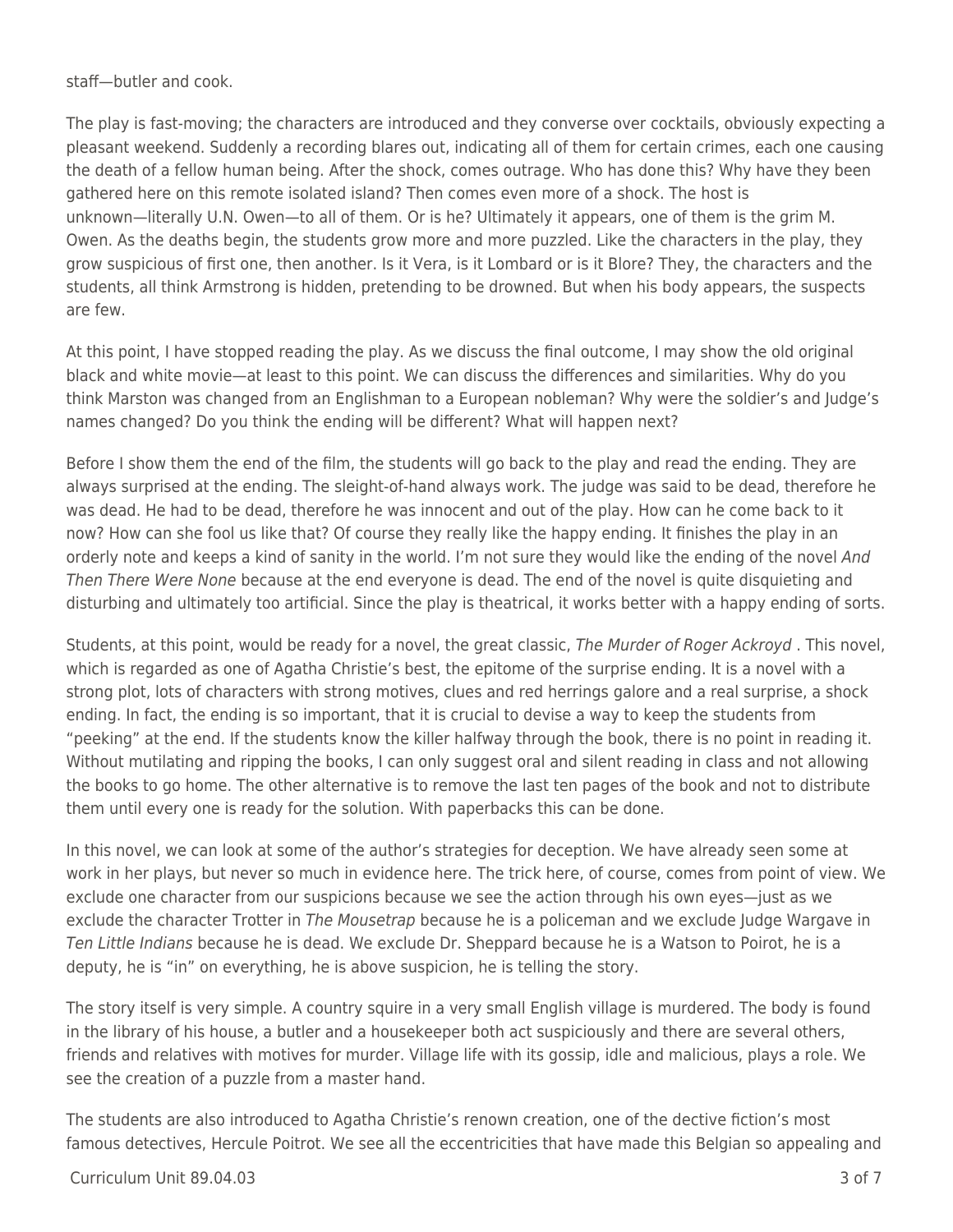so amusing. We learn about the little "gray cells" that do the real work, the vanity, the black waxed mustaches, the passion for order, method and truth that will solve the case. We see a detective that must find an explanation for everything that is not explained—that is his order and method. We also see his dissatisfaction with retirement and vegetable marrows and a commitment to finding out the truth. He warns Flora at the beginning—if he takes this case, he will pursue it to the end; he will not stop for her if she is afraid of what he will find. Once started he is like a bloodhound and will not be deterred.

The setting of this novel is a small English village that Christie has immortalized. She doesn't spend much time on actual physical description of King's Abbot, saying that it is much like any other village with two important houses, a railway station, post office and two general stores. We are left to imagine the small houses clustered around a green or down winding lanes. What she does create is the atmosphere of these small towns where nothing goes unnoticed. Everything that happens is talked about, speculated on and discussed. News travels quickly; no need for a newspaper. The village has the mailman, the postman, the delivery services and the maids—all travel from house to house with gossip. When Dr. Sheppard returns to his house from attending to a patient who has died, his sister has already heard the news via the village grapevine. We see this transmission of news over and over again. This is a small village.

Unfortunately, this novel has not been made to a movie, at least recently, and so the students will have to see other films for a visualization of Hercule Poirot.

Agatha Christie wrote many short stories. I plan to use a least two of them, although possibly more. I would like to use one featuring Hercule poirot again, and one which introduces Miss Marple.

The story "Triangle at Rhodes" is another excellent example of Christies' skill at misdirection. Vacationing at an exclusive holiday resort, Poirot watches a love triangle unfold before him. Is the one he sees the same as the one we, the readers, think we see? Will the students be fooled again? I certainly think so. We see two couples interact. Valentine Chantry, an exotic beautiful no longer young woman is on her fifth husband, a silent sullen man, obviously appearing unhappy at her flirtation with Douglas Gold, a much younger and a very handsome man. His wife Marjorie seems troubled by the attention Douglas pays to Valentine. Some is going to happen. Can the students predict? Who is the intended victim? Who will really be the victim Agatha Christie's strategy of intentional misdirection and implication is bound to fool all of us again.

This short story is similar in structure and theme to the novel Evil Under the Sun. I plan to show the video tape of the movie after my students read the short story, "Triangle at Rhodes". The movie is really delightful, full of red herrings and fascinating suspects. It will also be fun for the students to watch Peter Ustinov portray Hercule Poirot. Does he fit the character as they have envisioned him? Is he too comical and not dignified enough?

Miss Marple has always been a favorite character of mine and I wish to introduce her to my students. I love the idea of a fluffy, old-fashioned, nosy elderly lady with a sharp mind that sees the wickedness in the world and solves crimes by finding parallels with village life. She knows that human nature is the same everywhere. Students are used to the macho hero detective from movies and television, or the comic hero such as Inspector Clouseau or even Peter Ustinov. An old lady quietly knitting and yet shrewdly solving crimes is a new twist. I can also show my students the excellent series starring Joan Hickson as Miss Marple that has appeared on PBS. The Margaret Rutherford movies were delightful because Miss Rutherford was delightful, but they were not about Jane Marple. These movies are recreations of the village scene and depict some wonderful characters, especially Miss Marple. After reading a few short stories the students will recognize and be familiar with the idea of village life and murder.

 $Curir$ iulum Unit 89.04.03  $\qquad \qquad$  4 of 7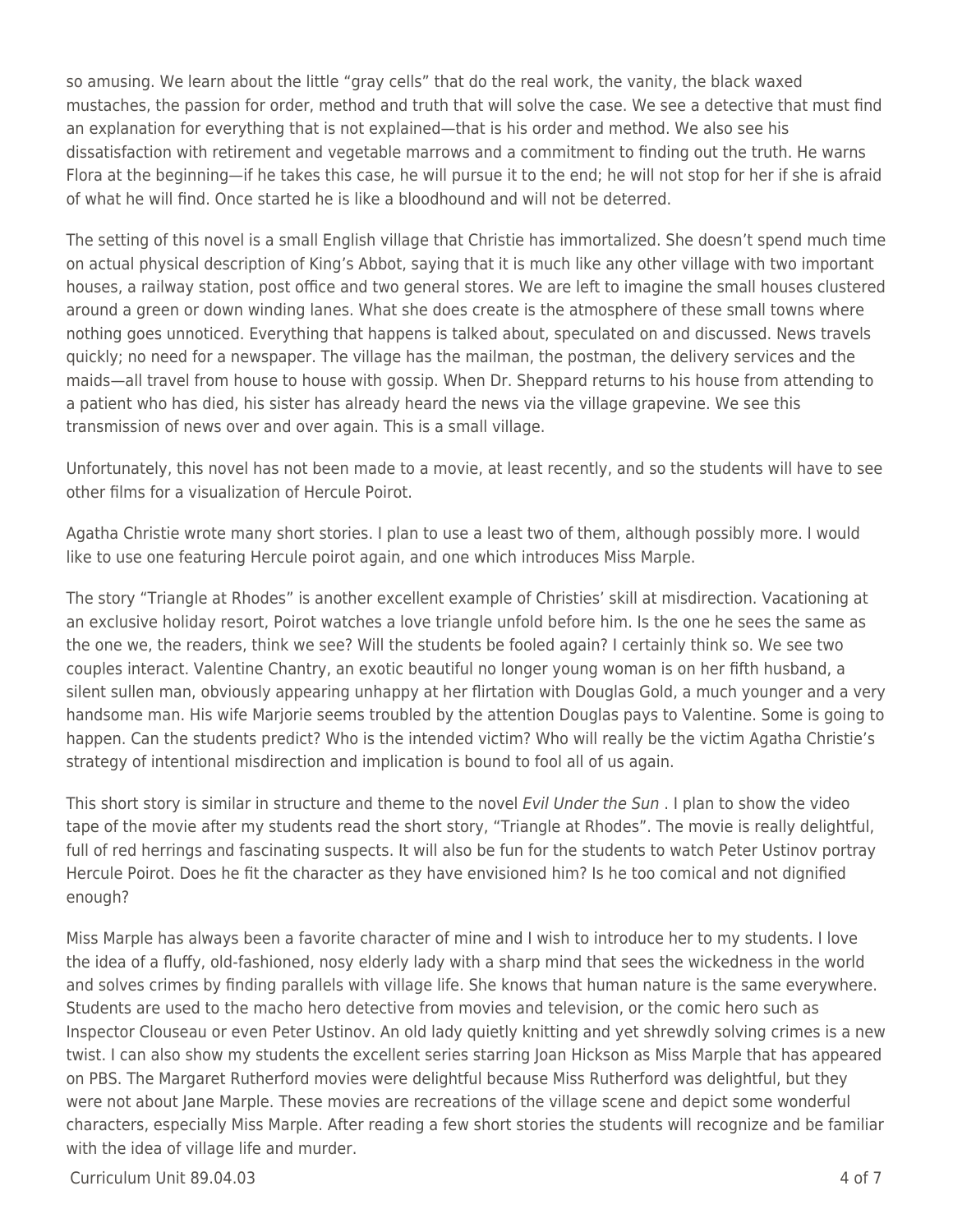I will introduce Jane Marple with two short stories mainly because these are easy to read and because they can be duplicated more easily. Certainly if the student enjoy these and want more, there are several as appropriate. The two that I have selected are "The Companion" and "Greenshaw's Folly." Both are small gems of misdirection. Nothing is what it seems but the author plays fair. We fool ourselves because we accept what we are told. Only Miss Marple looks beyond the seemingly unbelievable situations and goes straight to the truth using village experience and her knowledge of human nature to guide her.

"The Companion" deals with two English woman recently arrived in Spain. One is a wealthy spinster, the other her poor companion. The companion is drowned as her employer tries to save her. This story is told to Miss Marple by an eyewitness, a doctor who has doubts about the woman's story but no proof. After all who would want to harm a poor companion? Miss Marple, hearing the story, has few doubts. Who has established the identity of the two woman? Who's has really looked at them? Who knows one from the other? Who is to say who is the dead one? "Greenshaw's Folly" is really the same theme with some variation, but it will still trick and mislead the reader.

Students need to acquire the habit of reading. I think that if they enjoy one kind of book, they will continue and read more. If they enjoy Agatha Christie, they may decide to read more of her books, and find mysteries by other authors. At least that is my hope. The first step is, however, the enjoyment of reading.

### **LESSON PLAN**

Lesson plans will be similar in that the emphasis will be on the reading of the mysteries and somewhat on writing or role playing.

#### **1. Plot: What keeps us in suspense?**

While reading The Mousetrap what grabs at us? What or who do we worry about? What are the details in the first two acts that keep us worried and in suspense? These should be discussion questions that students and teachers should deep in mind.

Do we care about the characters? Do we worry about what is going to happen next? Do we really feel that the characters are in a situation from which they cannot extract themselves? Can they get away from Monkswell Manor or from Indian Island? Are they silly people who got into the situation through their own fault? Students like to have respect for a character. They don't care about or worry about a fool.

Does the story move quickly? The students want a story to become involved in right away.

Does the author play fair? Do we feel cheated? Students should recheck the crucial moments in each play or book. How did the author mislead them? Why were they fooled? How is it that they can be fooled again and again, especially by the same tricks?

#### **2. Characters: Create your own heroes (and villains)**

Students should try to create characters after reading a few mysteries. This can be a small group project with several groups creating characters. Discuss what the students like and dislike about the characters they have already met. They should try to avoid both characters who act like idiots and super heroes such as James Bond. These are cartoon figures that people really don't care about. Characters who fail and made mistakes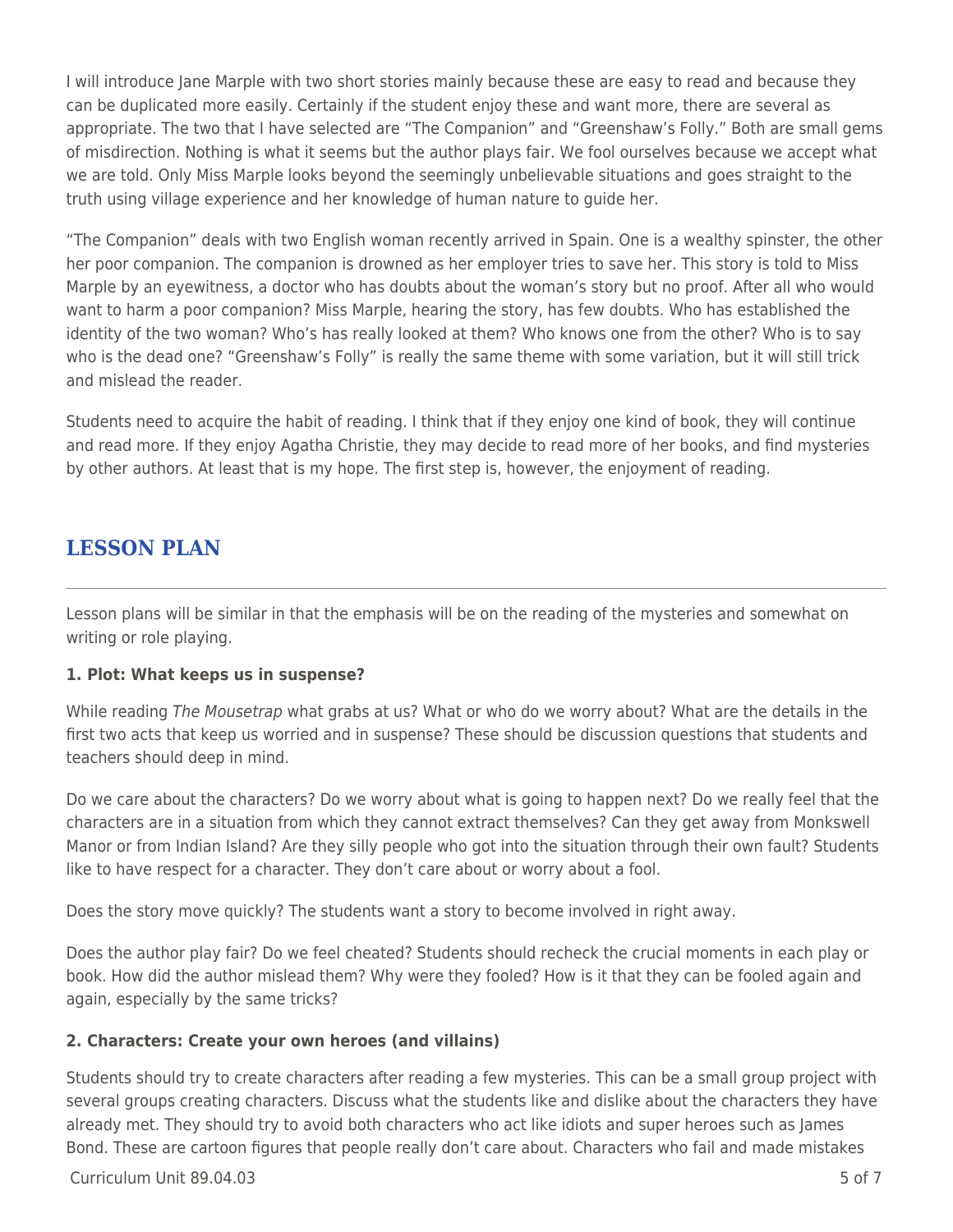are more interesting.

Put the characters in a scary situation. What are you afraid of? Students can discuss their own fears and ideas of a nightmare situation. Can you identify with you character? Is he or she real? Is the situation real?

Put two or three of the characters together. Can the students create a scene? Do they need to find new characters now? Perhaps now one of the heroes must become a villain. Can the students act out a scene, acting out the character he or she helped to create? Start with these characters, add an ordinary setting, and then give it a twist—and see what happens.

#### **3. Create a Mystery Play**

The Mousetrap was originally a radio play. Have the students choose one of the stories and recreate it as a play. Can they create a radio play? Is it easier? What are some of the problems inherent in writing for the radio? What are some of the advantages? Can they create a play that is fair to the listener? If possible, play some old radio tapes for the students. "The Shadow" or "Martin Kane, Private Eye" are ideal. The students must listen carefully or they will miss the clues.

Can the students act out one of the short stories? How would they interpret certain scenes? Again, they must be fair to the audience. Can they do that without giving away the ending? How would they present the scene in The Murder of Roger Ackroyd in which Dr. Sheppard first meets poirot? Or when he goes to Ackroyd's house because he has had the mysterious phone call?

How can they reveal the setting in a play? Plays like The Mousetrap and Ten Little Indians are part of the setting, the trap set by the murderer. How can the students show the small village setting?

### **BIBLIOGRAPHY**

There are many editions of Agatha Christie's work. I am including the editions I would use in my classroom.

Christie, Agatha. Dead Man's Mirror . New York: Dell Publishing Co., 1962.

Contains three short stories including "Triangle at Rhodes".

Christie, Agatha. Miss Marple: The Complete Short Stories . New York. Dodd, Mead & Company, 1985.

All the stories featuring Miss Marple taken from various collections.

Christie, Agatha. The Mousetrap and Other Plays . New York: Bantam Books, 1978.

This edition contains eight plays written by Agatha Christie.

Christie, Agatha. The Murder of Roger Ackroyd . New York: Pocket Books, 1954.

Paperback edition of the classic mystery.